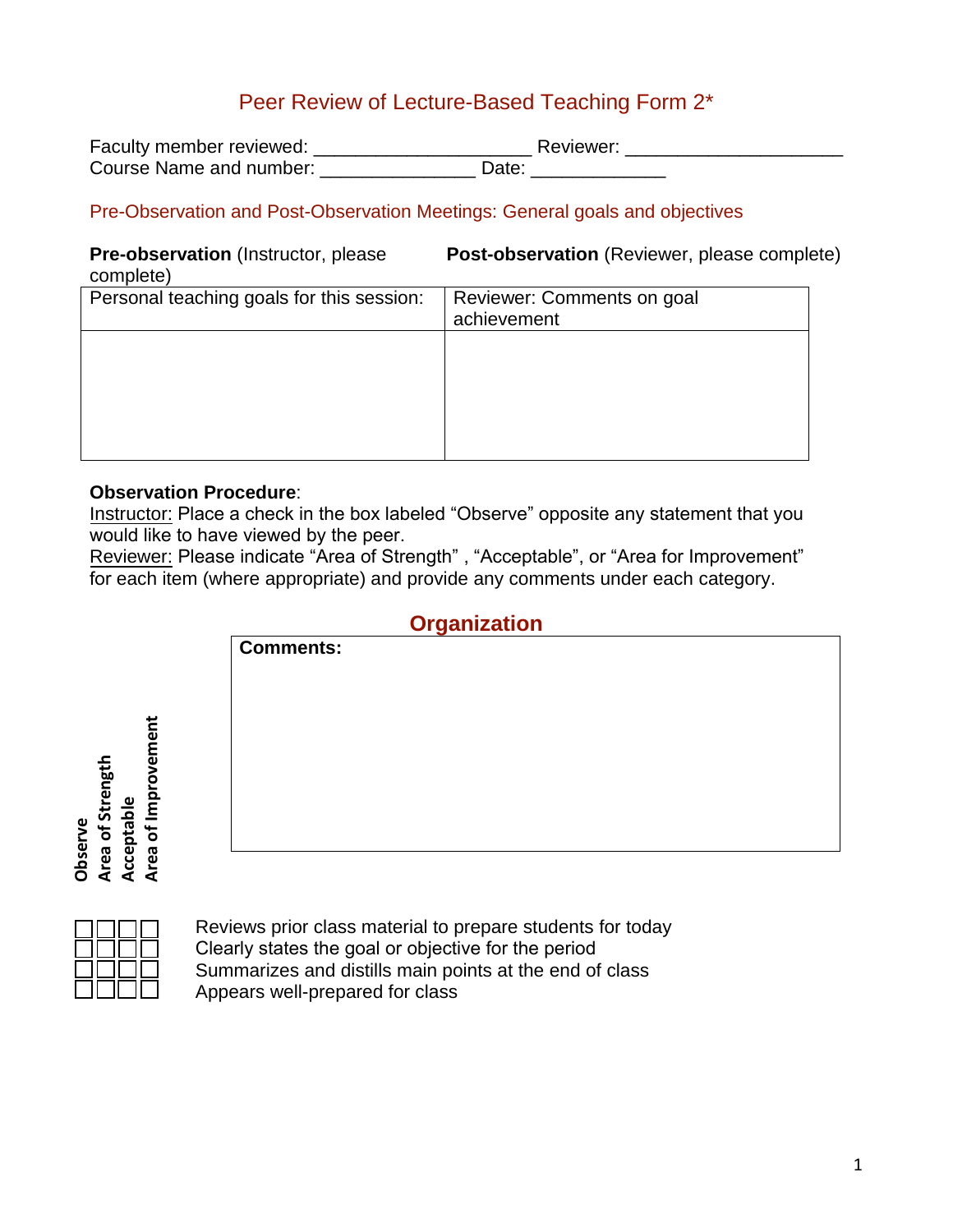|                                | <b>Presentation</b> |  |
|--------------------------------|---------------------|--|
|                                | <b>Comments:</b>    |  |
|                                |                     |  |
|                                |                     |  |
| tig                            |                     |  |
| rem                            |                     |  |
| rength<br>о                    |                     |  |
| gul<br>Acceptable<br>ū         |                     |  |
| Observe<br>$\mathfrak{b}$<br>ð |                     |  |
| Area<br>rea<br>⋖               | ----                |  |

STYLE:

Speaks clearly Speaks at a rate that facilitates note-taking Establishes/maintains eye contact with students Communicates enthusiasm toward the content

 TEACHING MATERIALS Effectively incorporates appropriate media Media is clear/organized

# **Rapport and Classroom Interactions**



**Observe Area of Strength**

**Acceptable**<br>Area of Improvement **Area of Improvement**

> Creates an environment of respect, conducive to learning Encourages diverse points of view Checks for student comprehension of course material Encourages student involvement, e.g., questions, discussion Responds constructively to students' comments/questions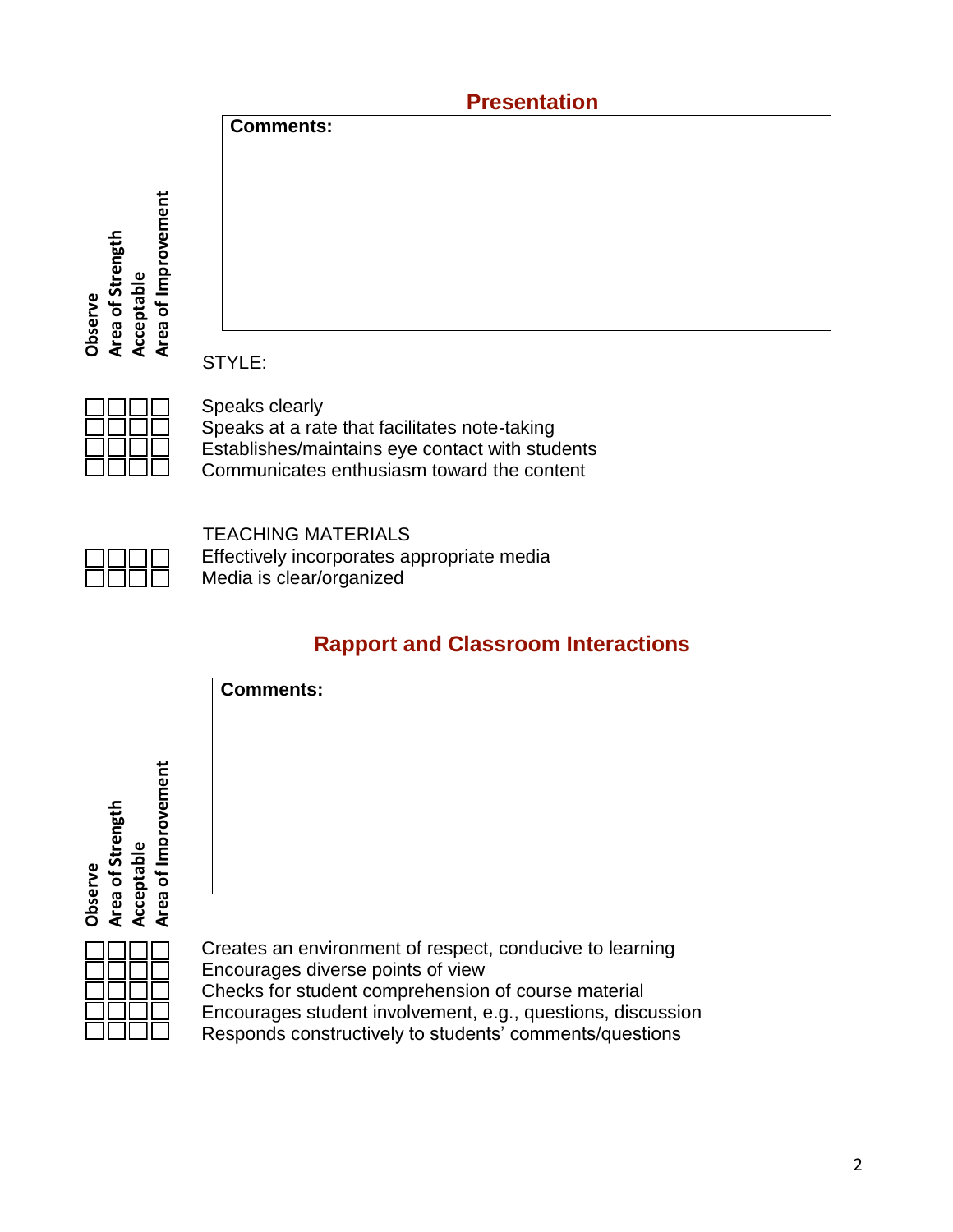# **Content**



Varied perspectives are presented when appropriate

### **Classroom Activities**



Clearly explains the goal, directions, or procedures Provides clear demonstrations if appropriate Allows sufficient time for completion of task(s) Provides constructive verbal feedback when necessary Students have appropriate skills to complete task successfully